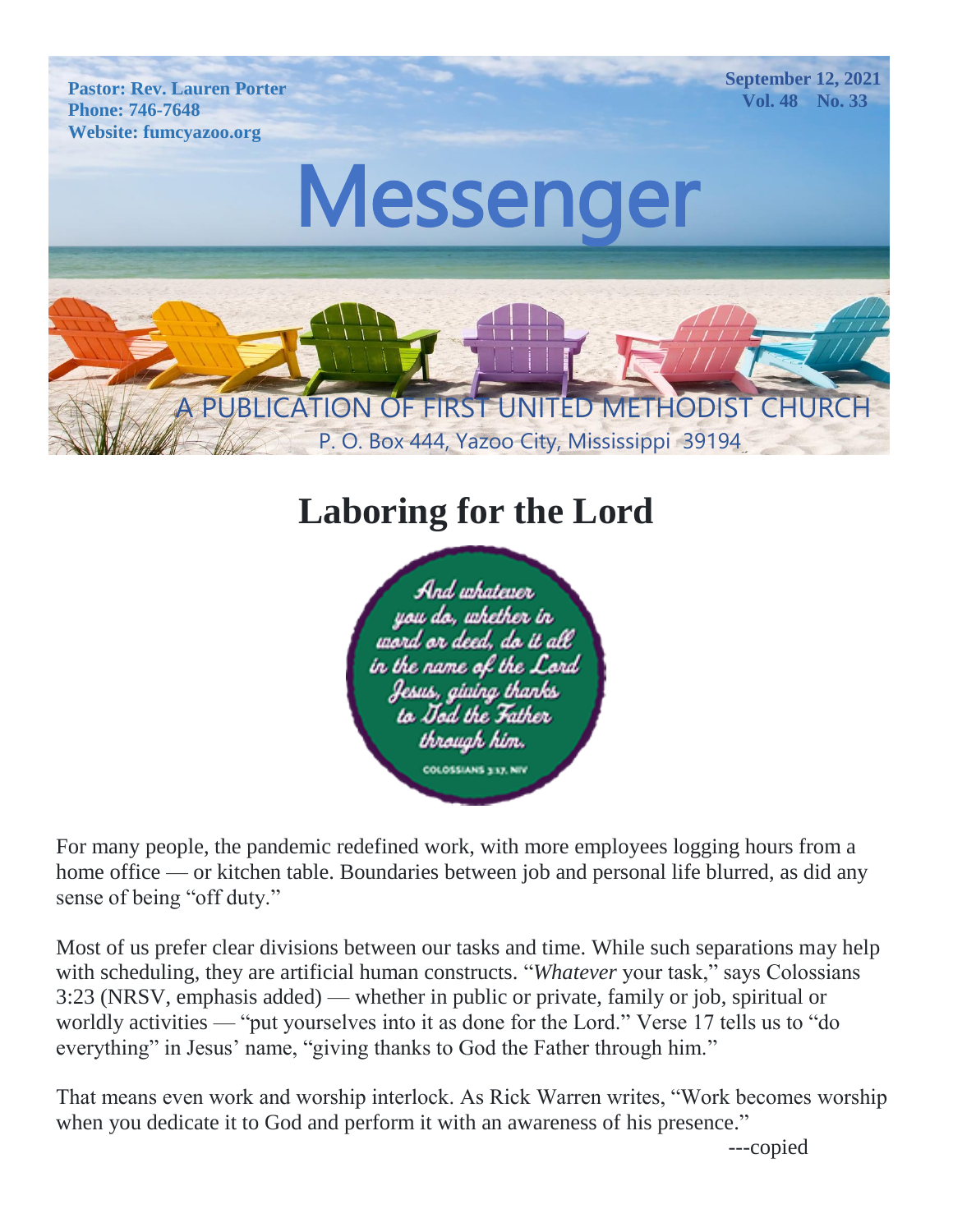# **The Group of Group of Group** SEPTEMBER

#### **Phone: CEINIDAN SUNDAY, SEPTEMBER 12**

 9:00 a.m. Come AZ U R Service 9:50 a.m. Sunday School 11:00 a.m. Traditional Worship Service 11:00 a.m. Live Stream Worship 6:00 p.m. Bro. Lauren's Bible Study 6:00 p.m. Youth **SEPTEMBER 13**

9-12 noon Methodist Market  $P = 166$ 

 $TUESDAY, SEPTEMBER 14$ 6:00 p.m. Worship Committee

#### **WEDNESDAY, SEPTEMBER 15**

- 5:00 p.m. Children's Choir
- 5:45 p.m. Planet 456 & Children's Bible Study
- 6:00 p.m. Bro. Lauren's Bible Study
- 6:00 p.m. Chancel Choir
- 6:00 p.m. Youth
- 6:15 p.m. Snack Supper

#### **SATURDAY, SEPTEMBER 18**

9-12 noon Methodist Market



- 13. Rosemary Knox Hayes Bardwell Emmalynn Hicks
- 14. Michael Newman
- 15. Lettie Terrell
- 16. Emily Poe Annsley Smith



With  $\mathbf{1}$ ny...

 *Sympathy and love is extended to the David Fagan family in the death of their daughter, Kristy Fagan Pruet, who died 8/30/21.*



# *Larry Adams*

Dr. & Mrs. Jack Varner



*Bro. Lauren's Bible Study*

Starts Sunday, September 12<sup>th</sup> and Wednesday, September  $15<sup>th</sup>$  at 6:00 pm.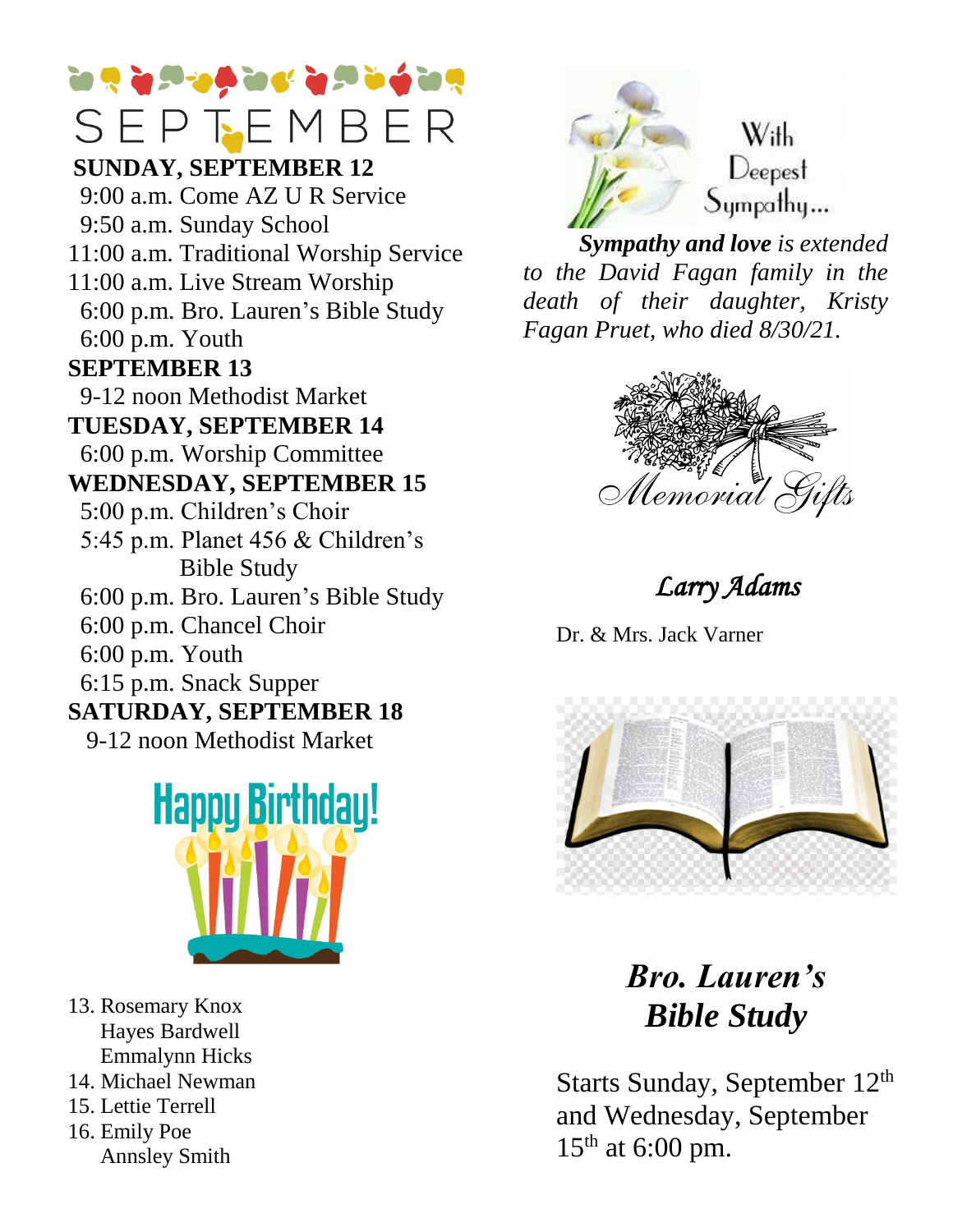

God saw all that He had made, and it was very good.

Genesis 1:31



This Sunday's lesson, *Appreciating Creation*, is the second part in our series for the month of September, *The God Who Created Us*. God created everything, and

everything He created was good. Man creates things from God's creation. God is the only one who can speak things into existence and out of nothing.

# **W.O.W. WEDNESDAY CHILDREN'S MINISTRY**

Our Wednesday night children's Bible Study just kick-offed a 12-week study called "TOY STORIES: Bible Stories". Last Wednesday, our "toy story" was about a space ranger and the story of Noah's Ark. Next week we will learn how a slinky can help us remember the story of Gideon and his army.



# **W.O.W. WEDNESDAY SCHEDULE**

5:00 p.m. – Choir 5:45 p.m. - Game & Bible Study (by ages 4k-3<sup>rd</sup> & Planet 456) 6:15 p.m. – Supper 6:30 p.m. – Dismiss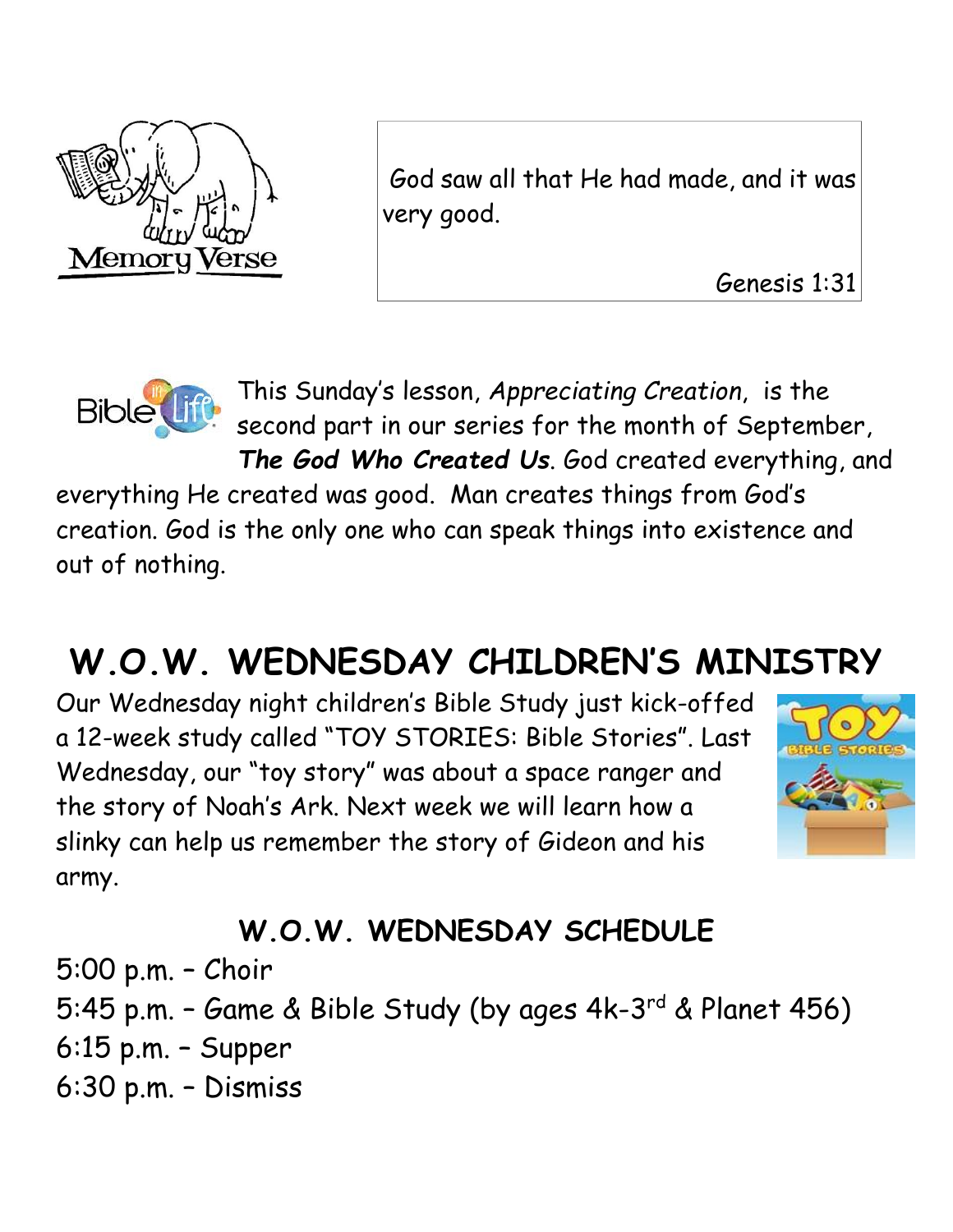

## **Youth Sunday School**

 Our series for the month of September will be on "The God Who Created Us." Creation gives evidence to the existence of God. In this week's lesson, *Order in the Cosmos*, we are reminded that God created light first. Everything God does is by order and design. We, as Christians, are to be a Light of Hope in a dark world. Are we fulfilling God's purpose?



### **Sunday & Wednesday Night Group**

 As we continue with our series "Credit Card Faith" the lesson last Wednesday Night was entitled *No Easy Way Out*. The youth learned that when we aren't willing to wait on God, it can cause all kinds of trouble. Next week we will study lesson 3, *The Big Payout.* This lesson is a reminder that God always fulfills his promises. It may not be on our time, but we must always remember that God is always on time.

Group will meet on Wednesdays from 6:00 p.m. – 7:00 p.m.

Sunday Night Group will meet each Sunday from 6:00 p.m. – 7:00 p.m.